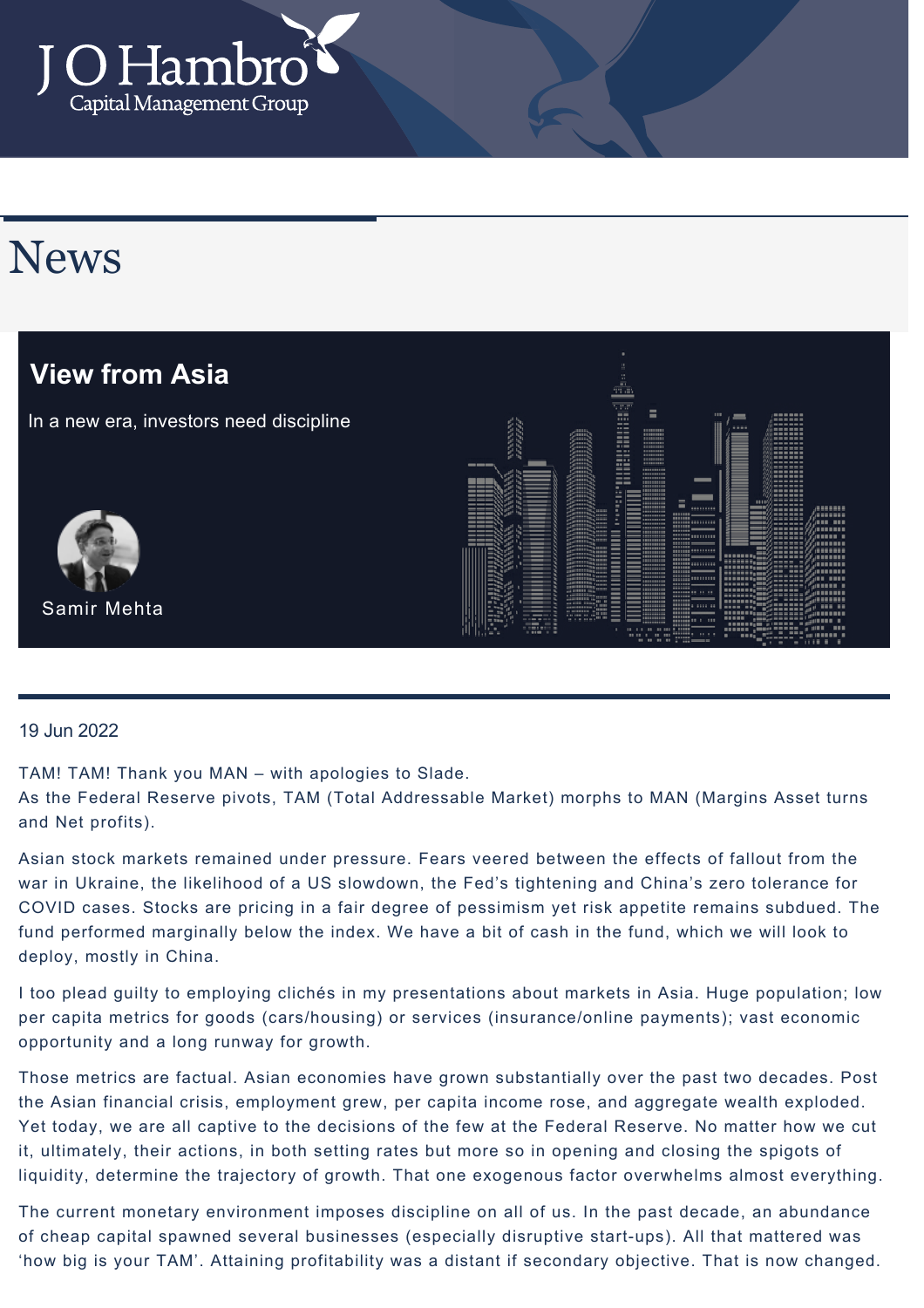Subsidies and discounts fuelled top line growth. Now, markets demand cash flows and profits. Inflation is affecting business costs while shrinking disposable incomes for consumers is a reality. In absence of subsidies, many consumers will not afford to buy (discretionary) goods and services. A period of generally slower growth and a demise of cash guzzling businesses is upon us. Consolidation amongst disruptive businesses is inevitable; the path there involves disruption of a different kind.

For investors, there is nowhere to hide. Preservation of capital is at the forefront of our minds. Even though I remain constructive on China's equity markets, the continuing zero-COVID policy so far undermines my view. I do still hold the opinion that current valuations factor in most of the risks. Any positive policy shifts either on lifting lockdowns or a stimulus could lead to upside. Meanwhile, I have reduced exposure to India. I continue to own what we consider quality long-term growth businesses. Yet, inflation is an immediate challenge while extended valuations are a headwind.

Samir Mehta is manager of the JOHCM Asia ex Japan Fund. Learn more about the fund [here.](https://www.johcm.com/uk/our-funds/fund-details-JOH-AJP/johcm-asia-ex-japan-fund)

### **Disclaimer**

**For professional investors only.** This is a marketing communication. Information on the rights of investors can be found here. The investment promoted concerns the acquisition of shares in a fund and not the underlying assets. Past performance is no guarantee of future performance. The value of an investment and the income from it can fall as well as rise as a result of market and currency fluctuations and you may not get back the amount originally invested. Investing in companies in emerging markets involves higher risk than investing in established economies or securities markets. Emerging markets may have less stable legal and political systems, which could affect the safekeeping or value of assets. Investments may include shares in small-cap companies and these tend to be traded less frequently and in lower volumes than larger companies making them potentially less liquid and more volatile. The information contained herein including any expression of opinion is for information purposes only and is given on the understanding that it is not a recommendation. The registrations of the funds described in this communication may be terminated by JOHCM at its discretion from time to time.

# Related Articles

## View from Asia

[Markets now collectively believe that central banks are behind the curve. Risk-aversion prevails](https://johcm-demo.akikodesign.com/uk/news-views/details/2654/view-from-asia)

**[Read More](https://johcm-demo.akikodesign.com/uk/news-views/details/2654/view-from-asia)** 23 May 2022

## View from Asia

[War in Europe. Lockdowns in China. Higher commodity prices pushing up inflation. Focus on value and](https://johcm-demo.akikodesign.com/uk/news-views/details/2619/view-from-asia) patience should pay.

**[Read More](https://johcm-demo.akikodesign.com/uk/news-views/details/2619/view-from-asia) 19 April 2022**